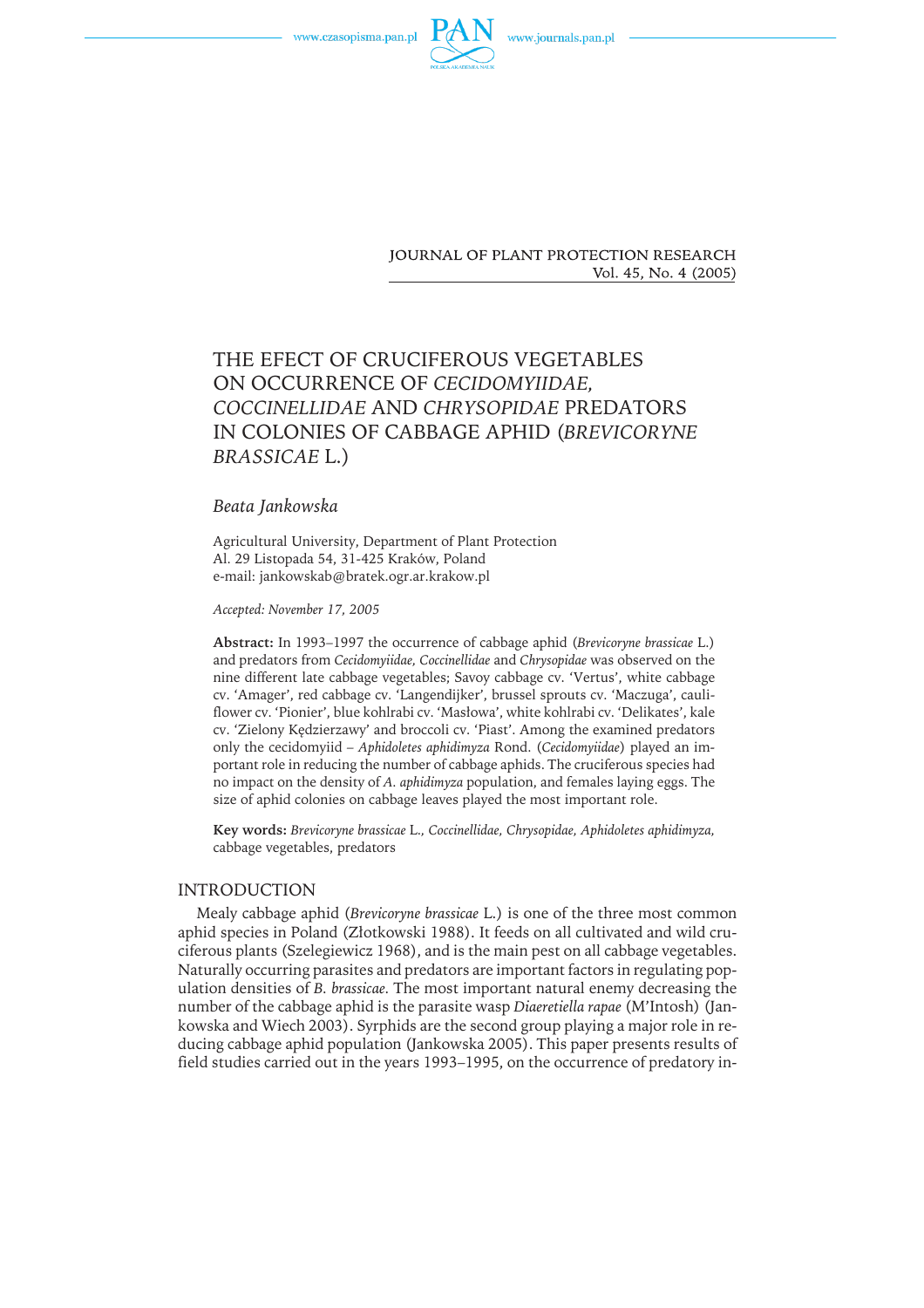

sects from *Cecidomyiidae, Coccinellidae* and *Chrysopidae* and their role in reducing the *B. brassicae* population on different cruciferous vegetables.

#### MATERIAL AND METHODS

The experiments were carried out from 1993 till 1995 at the Agricultural Experimental Station in Mydlniki near Cracow. The following nine late cruciferous vegetables; Savoy cabbage cv. 'Vertus', white cabbage cv. 'Amager', red cabbage cv. 'Langendijker', brussels sprouts cv. 'Maczuga', cauliflower cv. 'Pionier', blue kohlrabi cv. 'Masłowa', white kohlrabi cv. 'Delikates', kale cv. 'Zielony Kędzierzawy' and broccoli cv. 'Piast' (except 1993), were grown on plots of 30  $m<sup>2</sup>$  each, in four replications. No insecticide treatment was applied and the weeds were removed mechanically. Other vegetable species (broad bean, tomatoes, pepper, carrot, onion, red beet) were cultivated near the experimental plots. The observations began when the first winged forms of *B. brassicae* appeared and were continued until the population of aphids disappeared. Every 3–4 days, 12 plants from each vegetable species were inspected. Each time the number of aphids in colonies as well as the number of colonies were recorded. The different stages of predators of various groups were also counted on the tested plants. The identification of adult *Coccinellidae* was based on identification key by Bielawski (1959). The larvae of *Aphidoletes* were collected and reared in glass vials and identified using Mamajev's (1969) publication. The Duncan's multiple test ( $\alpha$ <0.05) was used for statistical analysis of the results.

#### RESULTS AND DISCUSSION

During the observations carried out in the years 1993–1995 the plants infestation by aphids differed each month. In July blue kohlrabi was the most colonised, in August brussel sprouts and in September red cabbage. The population dynamics of aphids as well as development on observed nine cabbage vegetables were presented in the previous report by Jankowska and Wiech (2004). The selected information concerning occurrence of cabbage aphid (*B. brassicae* L.) in successive years on different vegetables is presented in Table 1. Among the examined groups of predators only predatory *Cecidomyiidae* played an important role in fighting aphids.

*Cecidomyiidae.* In conducted field experiments the occurrence of the aphid midge (*Aphidoletes aphidimyza* Rond.) was observed. Barnes (1929) mentions ten species of predatory *Cecidomyiidae* attacking aphids. The occurrence of the larvae of *A. aphidimyza* in aphid colonies on the examined vegetables is presented in Table 2. The larvae were only registered on cruciferous plants in 1994 and 1995 growing seasons. They did not appear in 1993, which was probably due to by the fact that in 1993 aphids were present on plants only until the end of July, while according to Nawrocka (1984) they are most numerous in August and September and that affects their density in the following year. Larvae were found on all the examined vegetables except for kale and both kohlrabies. Similarly, Gadomski et al. (1998) while examining a lot of plants from the family of *Cruciferae*, found larvae of *A. aphidimyza* in colonies of cabbage aphids only on the white cabbage and cauliflowers. Furthemore, it was proven that *A. aphidimiza* exhibited a marked numerical response to

*302 Journal of Plant Protection Research 45 (4), 2005*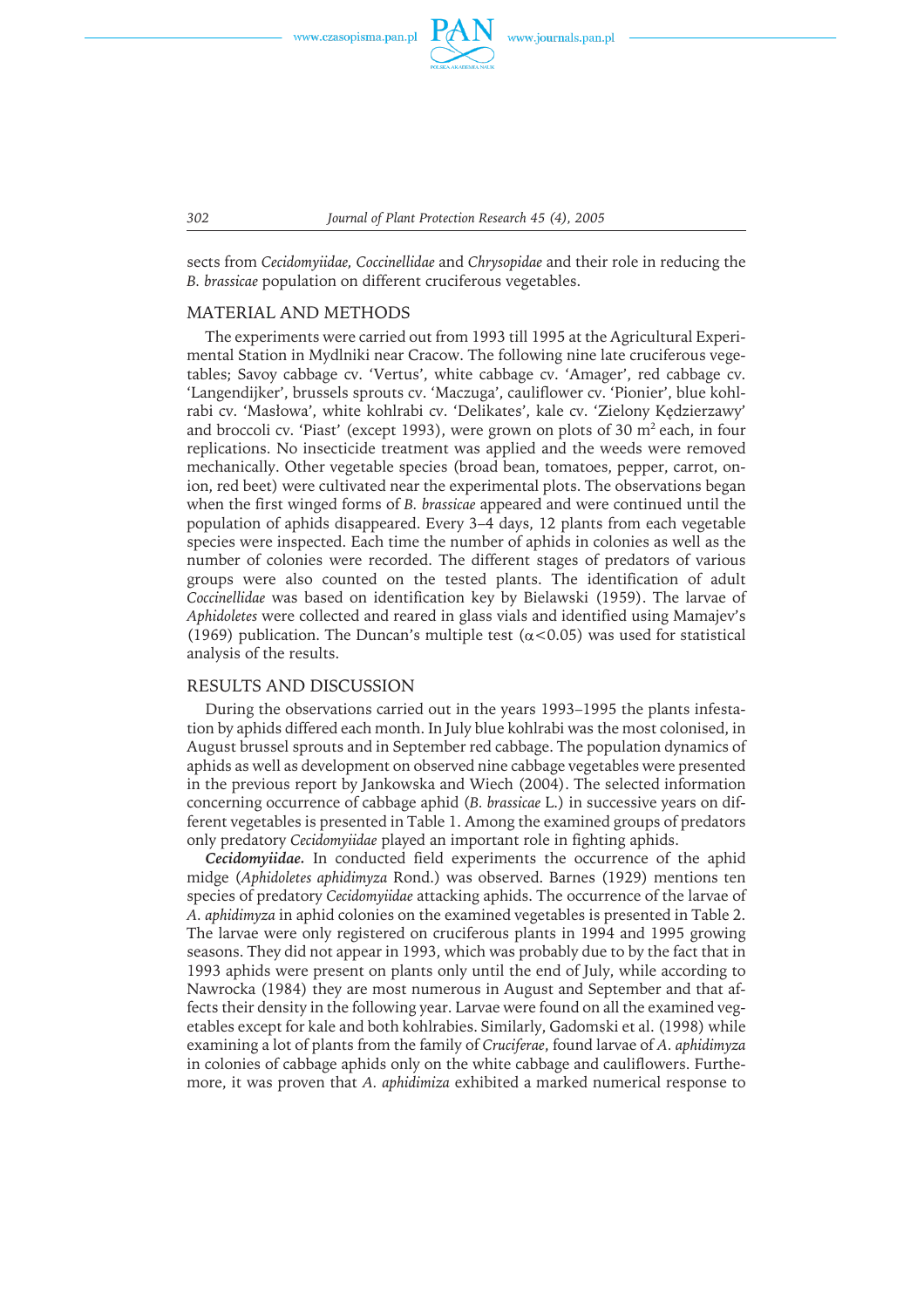

*Cecidomyiidae, Coccinellidae and Chrysopidae in cabbage aphid colonies 303*

aphid density. The larvae often occurred only on single plants with abundant colonies of aphids. Thus, in 1994 in one large colony 58 larvae were found on the Savoy cabbage and in 1995 up to 66 larvae on one white cabbage. It suggests that a female of *A. aphidimiza* starts to lay eggs in a place where there is enough food for larval development. It is also confirmed by the fact that although in 1994 aphids were already feeding on plants from the end of April, larvae of aphid midge were not observed before the beginning of August, when the aphid colonies increased above 40 specimens (larvae of *Syrphidae* had already been feeding since mid-July (Jankowska 2004). Similarly in 2005 larvae of aphid midge appeared in colonies numbering over 50. The larvae of this species feed on over 60 aphid species, including cabbage aphid and only that stage is predaceous. The effectiveness of *Aphidoletes* in eliminating aphids was observed by Pollard (1969) and Raworth (1984). Females

Table 1. The density of cabbage aphid (*Brevicoryne brassicae* L.) population on some cruciferous vegetables in the 1993–1995 growing seasons

| Vegetable                                                                              |                | Savoy White | Blue<br>cabbage cabbage kohlrabi                             | Kale  | Cauli-<br>flower   | Brussel White | sprouts kohlrabi cabbage | Red    | <b>Broccoli</b>   |
|----------------------------------------------------------------------------------------|----------------|-------------|--------------------------------------------------------------|-------|--------------------|---------------|--------------------------|--------|-------------------|
|                                                                                        |                |             | 1993                                                         |       |                    |               |                          |        |                   |
| Mean number<br>of aphids/plant                                                         |                |             | 88.9 bc 114.2 c 168.9 a 53.6 a                               |       | 70 ab              |               | 106.5 c 92.9 bc          | 60 a   | X                 |
| during the season<br>Mean number<br>of aphids/plant in period                          | 281.9          | 349.4       | 485.4                                                        | 164.3 | 293.6              | 332.4         | 371.8                    | 165.2  | X                 |
| of max. infestation<br>Mean number<br>of aphids/colony in<br>period of max.infestation | 111.4          | 127.9       | 117                                                          | 88.2  | 80                 | 50.6          | 130.2                    | 103.5  | X                 |
|                                                                                        |                |             | 1994                                                         |       |                    |               |                          |        |                   |
| Mean number<br>of aphids/plant                                                         |                |             | 23.9 bc 20.5 ab 33.6 cd 11.8 a 24.4 bc 38.9 d 23.9 bc 43.8 d |       |                    |               |                          |        | $25$ bc           |
| during the season<br>Mean number<br>of aphids/plant in period                          | 73.8           | 54.2        | 91.7                                                         | 33.7  | 66.8               | 145.5         | 81.6                     | 221.2  | 72.3              |
| of max infestation<br>Mean number<br>of aphids/colony in<br>period of max.infestation  | 145.3          | 167.9       | 128.3                                                        | 108.4 | 108.4              | 88            | 108                      | 666.2  | 118               |
|                                                                                        |                |             | 1995                                                         |       |                    |               |                          |        |                   |
| Mean number<br>of aphids/plant                                                         | 48.5 bc 52.6 c |             | 85.9 e                                                       | 17.1a | 40.9 <sub>bc</sub> | 90.4 e        | 35.8 <sub>b</sub>        | 78.3 d | 39.1 <sub>b</sub> |
| during the season<br>Mean number<br>of aphids/plant in period                          | 100.2          | 89.4        | 180.8                                                        | 49.5  | 102.5              | 165.8         | 82.8                     | 135.6  | 106.3             |
| of max. nfestation<br>Mean number<br>of aphids/colony in<br>period of max. infestation | 156.4          | 158.6       | 187.3                                                        | 101.4 | 107.4              | 94.7          | 68                       | 350.1  | 120.3             |

Values followed by the same letter do not differ at 5% level of significance (Duncan's multiple test)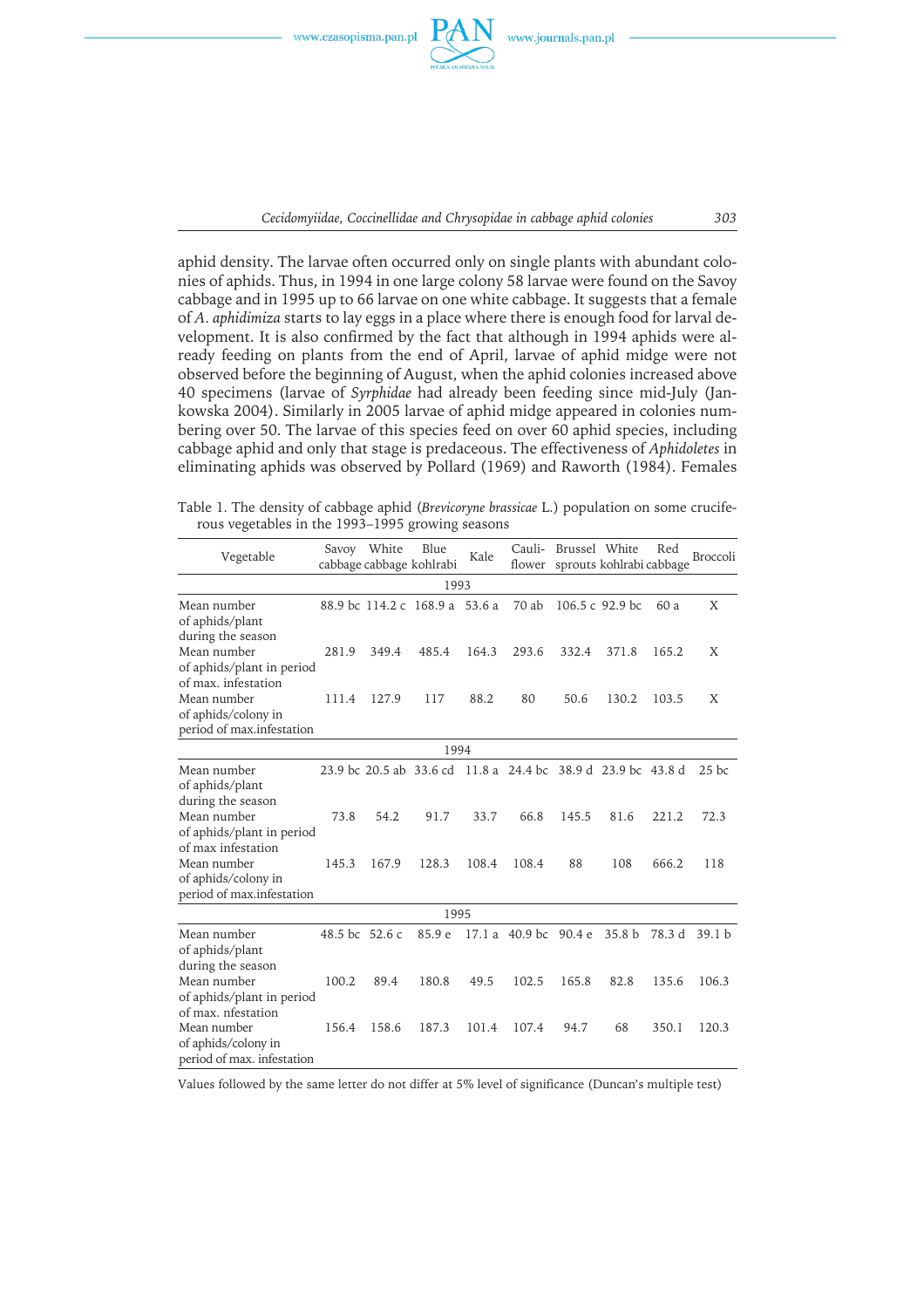

Table 2. The occurrence of aphid midge (*Aphidoletes aphidimyza* Rodani) larvae in cabbage aphid (*Brevicoryne brassicae* L.) colonies on various vegetable species (no. of specimens per 12 plants)

| Vegetable             | Savoy White Blue | cabbage cabbage kohlrabi | Kale | Cauli-  |    | Brussel White Red<br>flower sprouts kohlrabi cabbage |     | Broccoli |
|-----------------------|------------------|--------------------------|------|---------|----|------------------------------------------------------|-----|----------|
|                       |                  |                          | 1994 |         |    |                                                      |     |          |
| Number of larvae 58 a | 4 a              | 0a                       | 0 a  | 18a 11a |    | 0a                                                   | 6 a | 26 a     |
|                       |                  |                          | 1995 |         |    |                                                      |     |          |
| Number of larvae 19 a | 103 a            | 0a                       | 0a   | 29 a    | 0a | 0a                                                   | 0a  | 10 a     |

Values followed by the same letter do not differ at 5% level of significance (Duncan's multiple test)

lay eggs on leaves close to aphid colonies (Wilbert 1972). Larvae feed on them by biting aphids in their legs and paralyzing them with a toxin before sucking out aphid body fluids. Larvae may consume 3–50 aphids per day, but if an aphid population is high, *Aphidoletes* kill many more aphids that they actually consume. *A.* a*phidimiza* is used successfully in biological control of aphids in greenhouses on a commercial scale, and it presents a good perspective for biological aphid control in the field, too.

*Chrysopidae.* Eggs of lacewings were fund on all the examined vegetables. They were laid separately, or in small groups of approximately 3–4 (max. 7). The highest numbers of eggs were found on the Savoy cabbage whose structure of leaves (very wrinkled) created favourable conditions for hiding eggs against predators. Not too many larvae of lacewings were observed (Table 3). The same observations were made by Injac and Krnjajić (1990). They found only 21 larvae of lacewing on the cabbage, despite the finding of as many as 1394 eggs. Nawrocka (1984) states that lacewings as polyphagies do not play a crucial role in fighting cabbage aphids. It is confirmed by the fact that by penetrating plants larvae of lacewing attack caterpillars of diamond back moth. In the research conducted till 1997 on insects on cab-

Table 3. The occurrence of lacewing (*Chrysopidae*) eggs and larvae in cabbage aphid (*Brevicoryne brassicae* L.) colonies on the studied cruciferous vegetables (no. of specimens per 12 plants)

|                 |      |        |      | Year   |      |        |      | Total  |
|-----------------|------|--------|------|--------|------|--------|------|--------|
| Vegetable       |      | 1993   |      | 1994   |      | 1995   |      |        |
|                 | eggs | larvae | eggs | larvae | eggs | larvae | eggs | larvae |
| Savoy cabbage   | 8    |        | 33   |        | 8    | 0      | 49   |        |
| White cabbage   | 7    |        | 18   |        |      |        | 27   |        |
| Blue kohlrabi   | ◠    |        | 13   |        | 5    | 0      | 20   |        |
| Kale            | 9    |        | 13   |        |      |        | 29   |        |
| Cauliflower     | 3    |        | 8    |        |      | Ω      | 13   |        |
| Brussel sprouts |      |        | 9    |        | 3    | 0      | 13   |        |
| White kohlrabi  |      |        | 13   |        |      |        | 21   |        |
| Red cabbage     | 3    | ∩      | 11   |        |      | ∩      | 15   |        |
| <b>Broccoli</b> | Χ    | X      | 22   |        | 5    | Ω      | 27   |        |
| Total           | 40   |        | 140  | 5      | 34   |        | 214  | n      |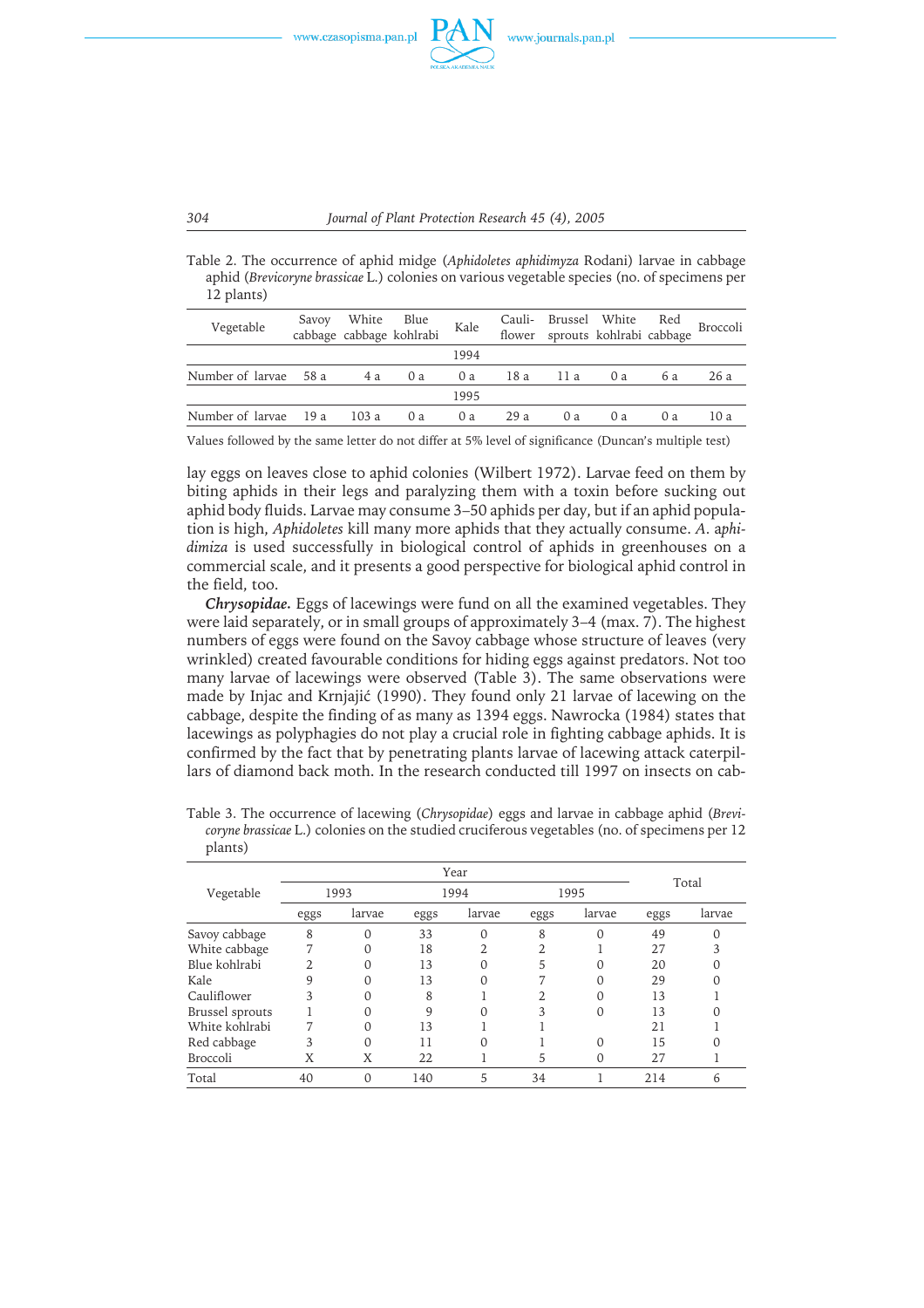



|                                   |                 |          |                    |          |                 | Year     |                     |                |               |                 |          |        |                 |         |                 |          |               |
|-----------------------------------|-----------------|----------|--------------------|----------|-----------------|----------|---------------------|----------------|---------------|-----------------|----------|--------|-----------------|---------|-----------------|----------|---------------|
| Vegetable                         |                 | 1993     |                    |          |                 |          | 1994                |                |               |                 | 1995     |        |                 |         | Total           |          |               |
|                                   | clusters<br>egg |          | eggs larvae adults |          | clusters<br>egg | eggs     | larvae pupae adults |                |               | clusters<br>egg | eggs     | larvae | clusters<br>egg | eggs    | larvae          | pupae    | adults        |
|                                   |                 | 38a      | ದ                  | ದ        |                 |          | ದ                   |                | ದ             | ದ               | 32ab     |        |                 | 70 a    | 6ab             |          |               |
| Savoy cabbage<br>White cabbage    |                 | 62 a     | a<br>O             | ದ        |                 |          | ದ                   |                | 6ab           |                 | 40 ab    |        | 4a              | 102ab   | 10 <sub>b</sub> |          | 9ab           |
| Blue kohlrabi                     |                 | 260b     | 0 a                | ದ        |                 |          | ß                   |                | ದ             |                 | 116b     |        | 13 b            | 376b    |                 |          | 6 a           |
| Kale                              |                 | 114 ab   | a<br>O             | ದ        | ದ               | 48 b     | ದ                   | a<br>O         | م<br>م        |                 | 119b     | ದ      | d L             | 281b    | ದ               | $\alpha$ | 13 b          |
| Cauliflower                       |                 | $\sigma$ | o a                | a<br>O   | ದ               |          | ದ                   |                |               | ದ               | ದ        | ದ      | a<br>O          | $\circ$ | ದ               | £        | 8ab           |
|                                   |                 | 20a      | ದ                  | ದ        | $\mathfrak{g}$  | $\alpha$ | ದ                   | <sub>ጨ</sub>   | ದ             | а               | ದ        | ದ      | ದ               | 20a     | a               | ದ        | 5 a           |
| Brussel sprouts<br>White kohlrabi |                 | 58 a     | $\alpha$           | ದ        |                 |          | ದ                   |                | a             |                 | ದ        | ದ      | ದ               | 69 a    | ದ               | ದ        | 5 a           |
| Red cabbage                       |                 | 133 ab   | $\alpha$           | $\alpha$ | o a             | $\alpha$ | ದ<br>$\mathcal{L}$  | $\mathfrak{a}$ | ದ             |                 | $\alpha$ | ದ      | ದ               | 133 ab  | ದ               | ದ        | $\frac{a}{2}$ |
| Broccoli                          |                 | ×        | ×                  | ×        | ದ               | 30b      | ದ                   | a<br>O         | ದ             | ದ               | a        | а      | ದ               | 30a     | a               | a        | ದ             |
| Total                             |                 | 685      | $\scriptstyle\sim$ | 15       | 4               | 89       | 27                  | 4              | $\frac{1}{4}$ | 9               | 307      | 0      | $\overline{6}$  | 1081    | 38              | 4        | 56            |

*Cecidomyiidae, Coccinellidae and Chrysopidae in cabbage aphid colonies 305*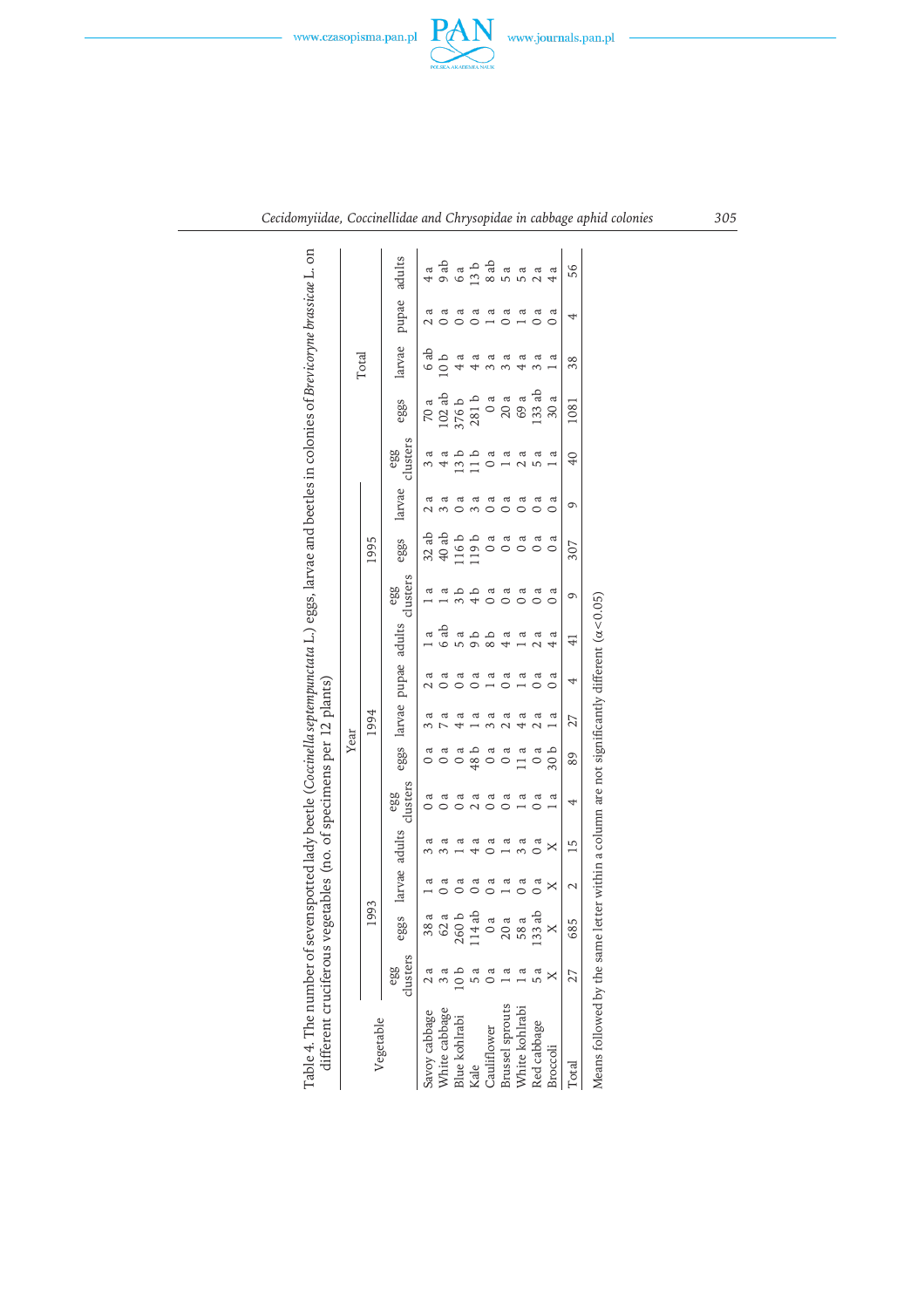

*306 Journal of Plant Protection Research 45 (4), 2005*

bage plants only few colonies of aphids on single plants were observed. Despite that, in 1997, when practically no aphids were found, one observed the highest number of eggs laid by lacewings, mainly on the Savoy cabbage. In that year caterpillars of butterflies, mainly of diamondback moth, were feeding in large numbers on plants (Jankowska 2005). So, it might be assume that they replaced aphids as a source of food for lacewings. Eigenbrode et al. (1995; 1996) point to two species of lacewings, including *Chrysoperla carnea* Steph., as predators of diamondback moth.

*Coccinellidae* are the best known predators of aphids. Many authors have pointed out their effectiveness in reducing the number of many species of aphids (Olszak 1978; Ciepielewska 1991; Lipok 1993; Kordian and Ciepielewska 1998; Wojciechowicz-Żytko 1999; Pobożniak and Wnuk 2003). The impact of ladybugs on reducing the number of the cabbage aphid may be significant, if they feed on some cruciferous plants, like oilseed rape crop, oilseed rape self-sown and white mustard (Gadomski et al. 1998). However their importance in reducing the number of *B. brassicae* feeding on the cruciferous vegetables is regarded as relatively insignificant (Nawrocka 1984; Gadomski et al. 1998). It is also confirmed by the conducted observations. During the research a sevenspotted lady beetle (*Coccinella septempunctata* L.) was the most dominant species. During all these years only a few twospotted lady beetles *(Adalia bipunctata* L.) were noted: in July 1993 two on the brussel sprouts and one on the Savoy cabbage in July 1994. The occurrence of eggs, larvae and adults of *Coccinella septempunctata* L. is presented in Table 4. The highest number of eggs laid by the lady beetles was observed in 1993 and in July 1994, and at that time most of the adult lady beetles were found on the kohlrabi and kale (Table 4), yet it would not result in the number of the larvae feeding on the plants. In 1993, despite the fact that 994 eggs of lady beetles (685 on plants and 309 on stakes to mark the plots) were found, at a later time there were only two feeding larvae. At the same time numerous larvae of lady beetles feeding on colonies of *Aphis fabae* Scop. on the broad beans were observed in the nearby plots (Wojciechowicz-Żytko 1998). It confirms that cabbage aphids are of little interest as food for lady beetles.

#### REFERENCES

- Barnes H.F. 1929. Gall midges (*Dipt. Cecidomyidae*) as enemies of aphids. Bull. Ent. Res., 20: 433–442.
- Bielawski R. 1959. Klucze do oznaczania owadów Polski. XIX. Biedronki *Coccinellidae.* PWN. W-wa, 92 pp.
- Ciepielewska D. 1991. Biedronki (*Coleoptera, Coccinellidae)* występujące na uprawach roślin motylkowych w woj. Olsztyńskim. Pol. Pismo Entomol., 61: 129–138.
- Eigenbrode S.D., Castagnola T., Roux M.B., Stelies L. 1996. Mobility of three generalist predator in greater on cabbage with glossy leaf wax than on cabbage with a wax bloom. Ent. Exp. Appl., 81: 335–343.
- Eigenbrode S.D., Moodie S., Castagnola T. 1995. Predators mediata host plant resistance to a phytophagous pest in cabbage with glossy leaf wax. Ent. Exp. Appl., 77: 335–342.
- Gadomski H., Kelm M., Klukowski Z. 1998. Predatory insects in colonies of *Brevicoryne brassicae* (L.) on different cruciferous crop plants. In "Aphids and Other Homopterous Insects". PAS, W-wa, 6: 97–106.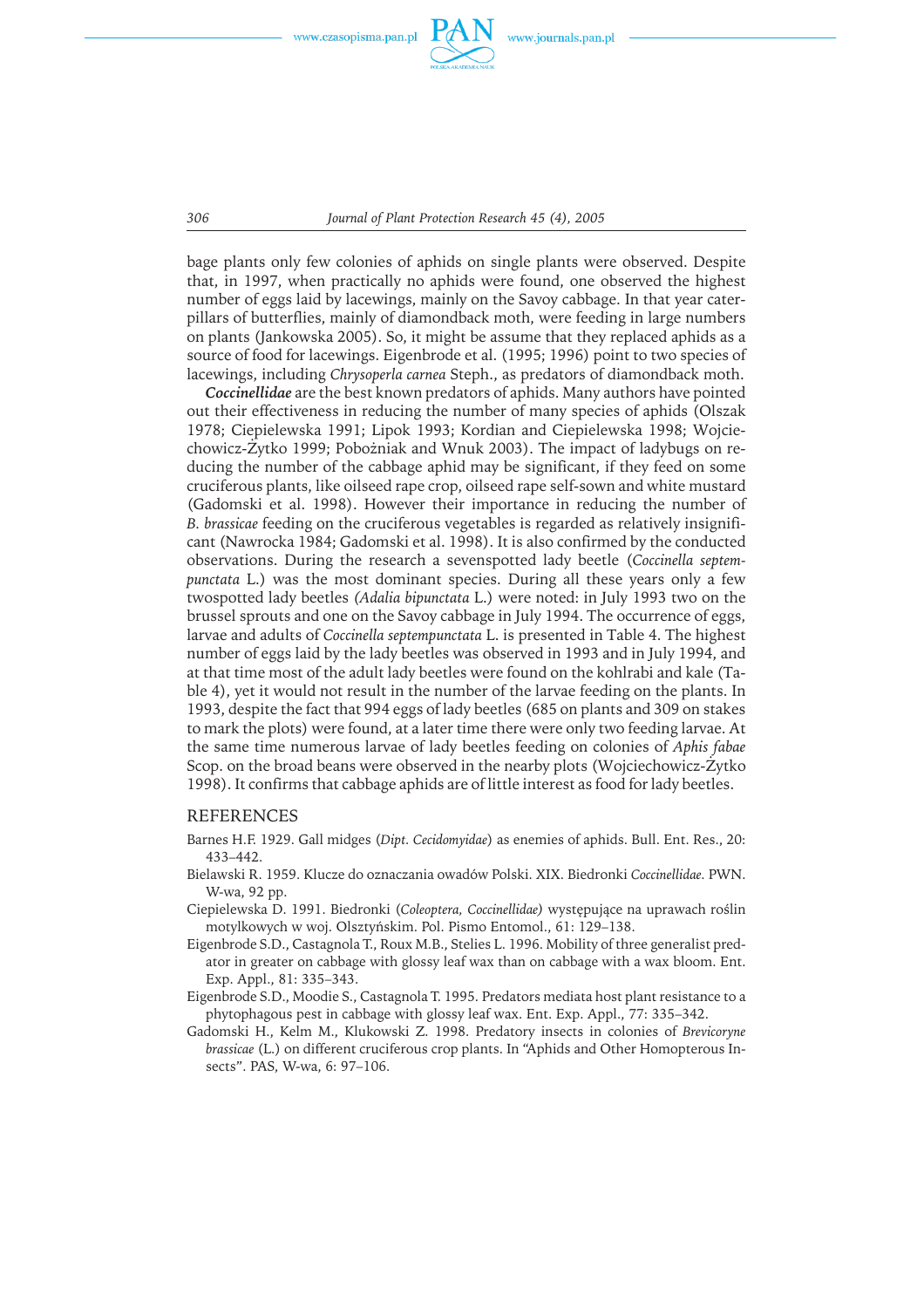

*Cecidomyiidae, Coccinellidae and Chrysopidae in cabbage aphid colonies 307*

- Injac M., Krnjajić S. 1990. The role of natural enemies in reduction the *Mamestra brassicae* L. population density in the region of Belgrade. Zastita Bilja 41, No 191: 111–124.
- Jankowska B. 2004. Predatory syrphids (*Diptera, Syrphidae*) occurring in the cabbage aphid (*Brevicoryne brassicae* L.) colonies on the different cabbage vegetables. J. Plant Protection Res., 45: 9–16.
- Jankowska B. 2005. The comparison of the occurrence of the diamondback moth *Plutella xylostella* L. (*Lepidoptera, Plutellidae*) on the different cabbage vegetables. Veg. Crops Res. Bull., 62: 153–163.
- Jankowska B., Wiech K. 2003. Occurrence of *Diaeretiella rapae* (M,Intosh) (*Aphidiidae*) in the cabbage aphid (*Brevicoryne brassicae* L.) colonies on the different crucifere crops. Sci. Works of Lithuanian Institute of Horticulture and Lithuanian University of Agriculture. Horticulture and Vegetable Growing 22: 155–163.
- Jankowska B., Wiech K. 2004. The comparison of the occurrence of the cabbage aphid (*Brevicoryne brassicae* L.) on the cabbage vegetables. Veg. Crops Res. Bull., 60: 71–80.
- Kordan B., Ciepielewska D. 1998. Aphids and their predators on lupin (*Lupinus spp.*) crops. In "Aphids and Other Homopterous Insects". PAS, W-wa, 6: 125–132.
- Lipok J. 1993. Natural reduction of willow carrot aphids by *Coccinellidae* on a carrot crop. Folia Horticulturae Ann., V/2: 87–93.
- MamajevB.M. 1969. Sem. *Cecidomyiidae* (*Itonididae*) Gallicy. p. 356–420. In "Opredelitel Nasekomych Evropejskoj Časti SSSR" (Bej-Bienko, ed.). Izd. Nauka 5 (1).
- Nawrocka B. 1984. Integrowana metoda ochrony kapusty głowiastej, kalafiora i brokułów. Ochrona Roślin nr 11/12: 29–31.
- Olszak R. 1978. Drapieżne biedronkowate. p. 253–266. In "Biologiczne Metody Walki ze Szkodnikami Roślin" (J. Boczek, J. Lipa, eds.). PWN, Warszawa.
- Pobożniak M., Wnuk A. 2003. Occurrence of black bean aphid (*Aphis fabae* Scop.) and coccinellid beetles (*Coccinellidae*) on red beet in relation to coverage of crop by weeds. J. Plant Protection Res., 43: 335–343.
- Pollard E. 1969. The effect of removal of arthropod predators on an infestation of *Brevicoryne brassicae* (*Hemiptera, Aphididae*) on brussels sprouts. Ent. Exp. Appl., 12: 118–124.
- Raworth D.A. 1984. Population dynamics of the cabbage aphid, *Brevicoryne brassicae* (*Homoptera, Aphididae*) at Vancouver, British Columbia. IV. Predation by *Aphidoletes aphidimyza* (*Diptera: Cecidomyiidae*). Can. Ent., 116: 889–893.

Szelęgiewicz H.1968. Katalog Fauny Polskiej. Mszyce; Aphidodea. PWN W-wa, 21 (4), 316 pp.

- Wilbert H. 1972. Der Einfluss der Beutedichte auf die Sterblichkeit der Larven von Aphidoletes aphidymiza (Rod) (*Cecidomyidae*). Z. Ang Ent., 70: 347–452.
- Wojciechowicz-Żytko E. 1998. Mszyca *Aphis fabae* Scop. I jej drapieżcy na różnych odmianach bobu (*Vicia faba* L.). Zesz. Nauk. AR w Krakowie 333: 329–333.
- Wojciechowicz-Żytko E. 1999 Predatory insects occurring in *Aphis fabae* Scop. (*Homoptera: Aphididae*) colonies on broad bean (*Vicia faba* L.). Sci. Works of the Lithuanian Institute of Horticulture and Lithuanian University of Agriculture. Horticulture and Vegetable Growing 18: 276–284.
- Złotkowski J. 1988. Migracje mszyc uskrzydlonych, szkodników ważniejszych roślin uprawnych w okolicy Poznania, w latach 1976–1980. Cz. II. Dynamika sezonowa lotów mszyc. Prace Nauk. Inst. Ochr. Roślin 29 (1): 13–35.